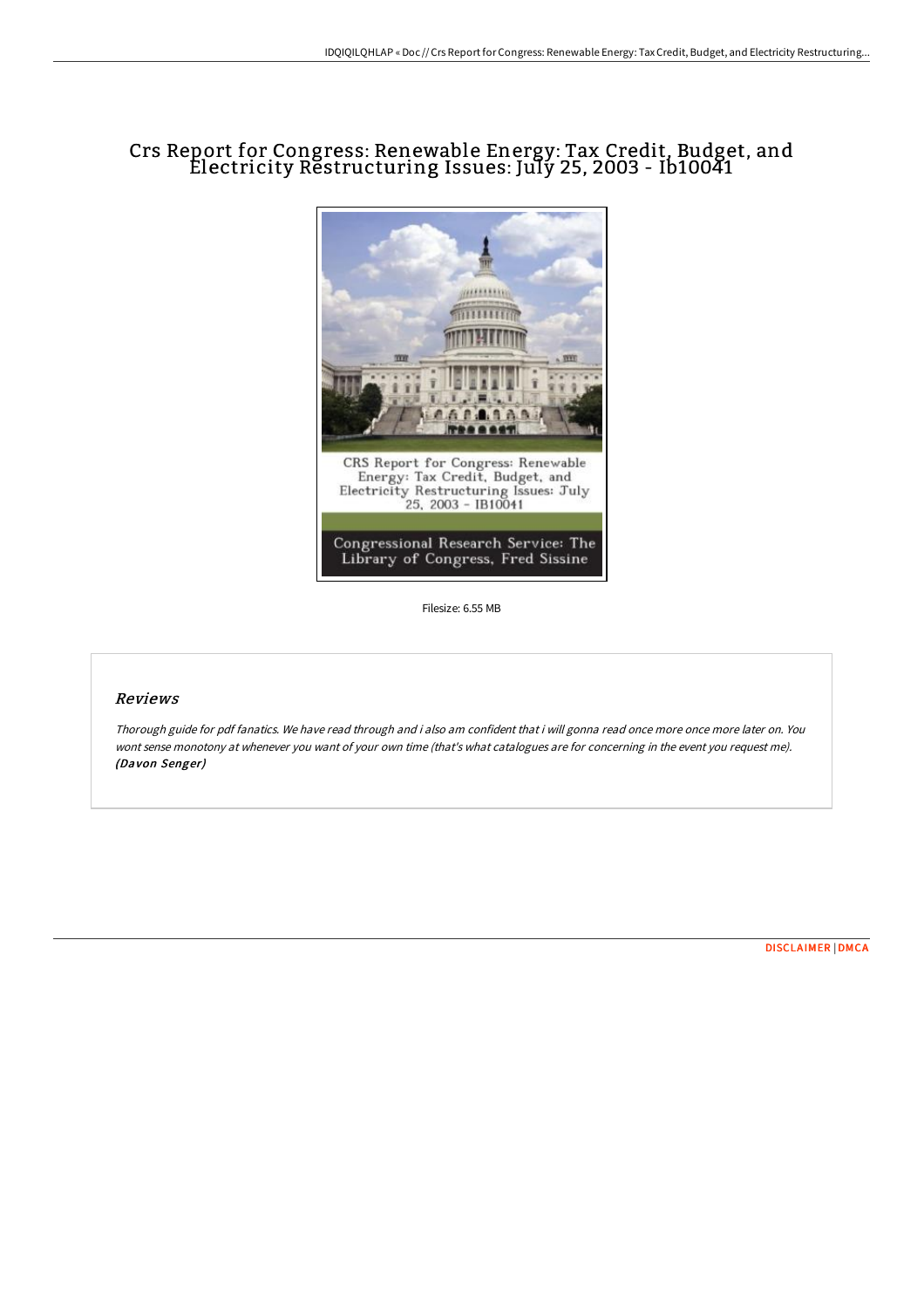## CRS REPORT FOR CONGRESS: RENEWABLE ENERGY: TAX CREDIT, BUDGET, AND ELECTRICITY RESTRUCTURING ISSUES: JULY 25, 2003 - IB10041



To read Crs Report for Congress: Renewable Energy: Tax Credit, Budget, and Electricity Restructuring Issues: July 25, 2003 -Ib10041 PDF, remember to refer to the hyperlink beneath and save the file or gain access to other information that are relevant to CRS REPORT FOR CONGRESS: RENEWABLE ENERGY: TAX CREDIT, BUDGET, AND ELECTRICITY RESTRUCTURING ISSUES: JULY 25, 2003 - IB10041 book.

Bibliogov, United States, 2013. Paperback. Book Condition: New. 246 x 189 mm. Language: English . Brand New Book \*\*\*\*\* Print on Demand \*\*\*\*\*.Energy security, a major driver of federal renewable energy programs in the past, came back into play as oil and gas prices rose late in the year 2000. The Iraq war of 2003 and the terrorist attack of September 11, 2001 have led to heightened concern about energy security, the vulnerability of energy infrastructure, and the need for alternative fuels. Further, the 2001 electricity shortages in California brought a new emphasis to the role that renewable energy may play in electricity supply. In the 108th Congress, debate over renewable energy programs is focusing on tax credits, incentives, budget, and provisions of the omnibus energy policy bills, H.R. 6 and S. 14. Also, worldwide emphasis on environmental problems of air and water pollution and global climate change, and the related development of clean energy technologies in western Europe and Japan, may remain important influences on renewable energy policymaking. Concern about technology competitiveness may also be a factor in debate. The FY2004 budget request for DOE s Renewable Energy Program seeks \$444.2 million (including \$72.9 million for Electric/Storage and \$4.0 million for the Production Incentive). The House (H.R. 2754, H.Rept. 108-212) approved \$330.1 million for Renewable Energy and \$77.4 million for a new .

Read Crs Report for Congress: Renewable Energy: Tax Credit, Budget, and Electricity [Restructuring](http://techno-pub.tech/crs-report-for-congress-renewable-energy-tax-cre-51.html) Issues: July 25, R 2003 - Ib10041 Online

 $\Box$ Download PDF Crs Report for Congress: Renewable Energy: Tax Credit, Budget, and Electricity [Restructuring](http://techno-pub.tech/crs-report-for-congress-renewable-energy-tax-cre-51.html) Issues: July 25, 2003 - Ib10041